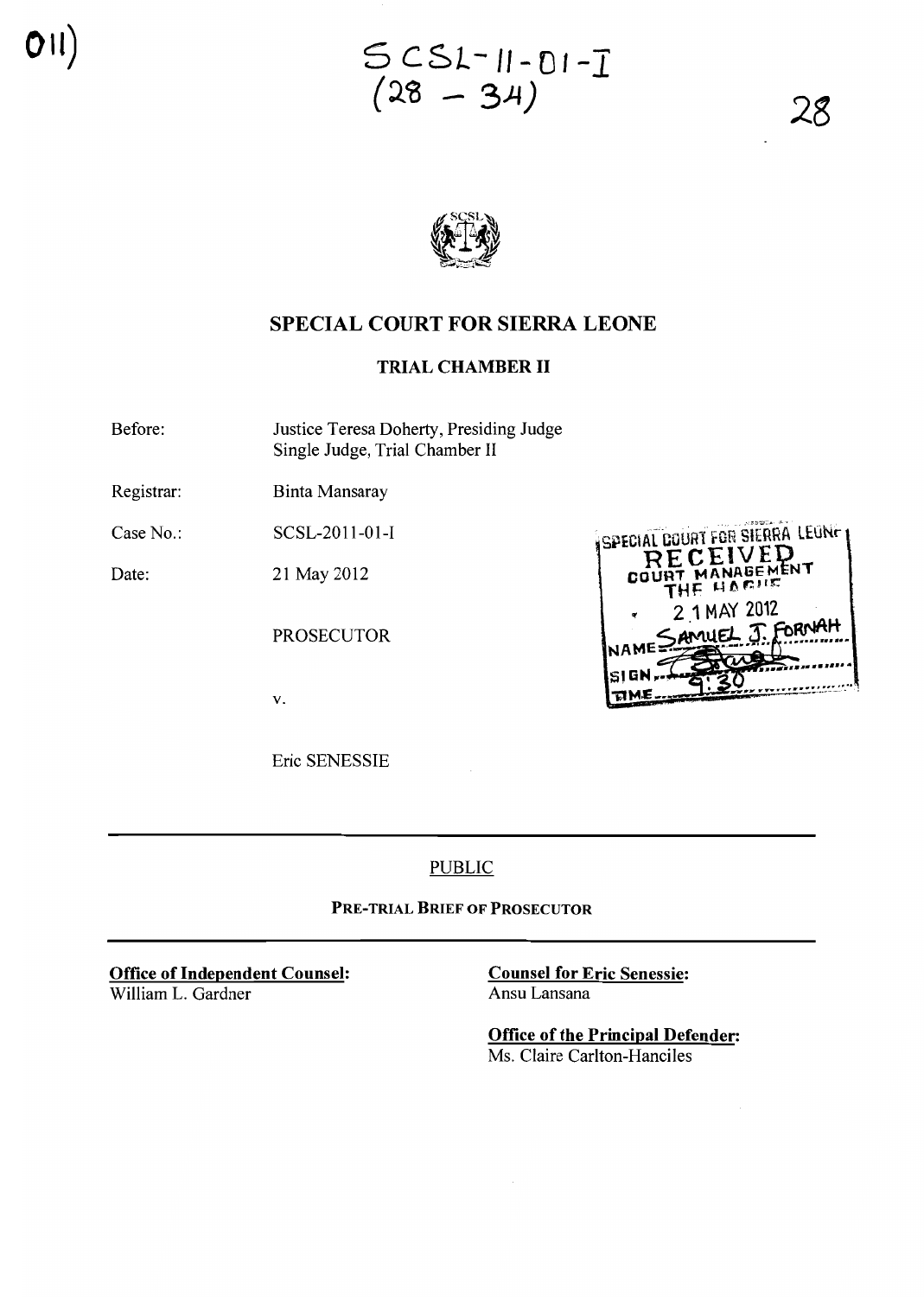#### PRE-TRIAL BRIEF OF PROSECUTOR

#### I. INTRODUCTION

1. Pursuant to the Court's May 1,2012 Scheduling Order,' and Rule 73 *bis* ofthe Rules of Procedure and Evidence, Prosecutor William Gardner respectfully submits this pre-trial brief.

#### 11. SUBMISSIONS

2. In its May 24, 2011 Decision on the Report of the Independent Counsel,  $2$  the Court issued an Order in Lieu of Indictment against Defendant Eric Senessie, charging him with nine counts of violating Rule 77 of the Rules of Procedure and Evidence by attempting to bribe four witnesses and attempting to influence four witnesses; together, the nine counts involve five different witnesses.' The factual issues are straightforward: whether Senessie "[k]nowingly and wilfully interfer[ed] with the Special Court's administration of justice by offering a bribe ... " to witnesses (Counts 1, 3,6, and 7) and whether he "[k]nowingly and wilfully interfer[ed] with the Special Court's administration of justice by otherwise interfering with a witness who has given evidence in proceedings before a chamber..." (Counts 2, 4, 5, 8, and 9).<sup>4</sup> The legal issues are equally straightforward: whether the Prosecution can establish the three elements of each offense. These elements are: the act itself; the requisite "knowing and wilful" intent requirement; and the fact that each witness gave testimony before a trial chamber.

<sup>1</sup> *Prosecutor* v. *Senessie,* Case No. SCSL-2011-01-I, Scheduling Order for a Pre-Trial Conference Pursuant to Rule *73bis,* 01 May 2012.

*<sup>2</sup> Prosecutor* v. *Taylor,* Case No. SCSL-03-I-T, Decision on the Report ofthe Independent Counsel, 24 May 2011.

 $3$  *Id.*, Annex A: Order in Lieu of Indictment.

 $4$  *Id.*, Annex A: Order in Lieu of Indictment, pp. 1-3.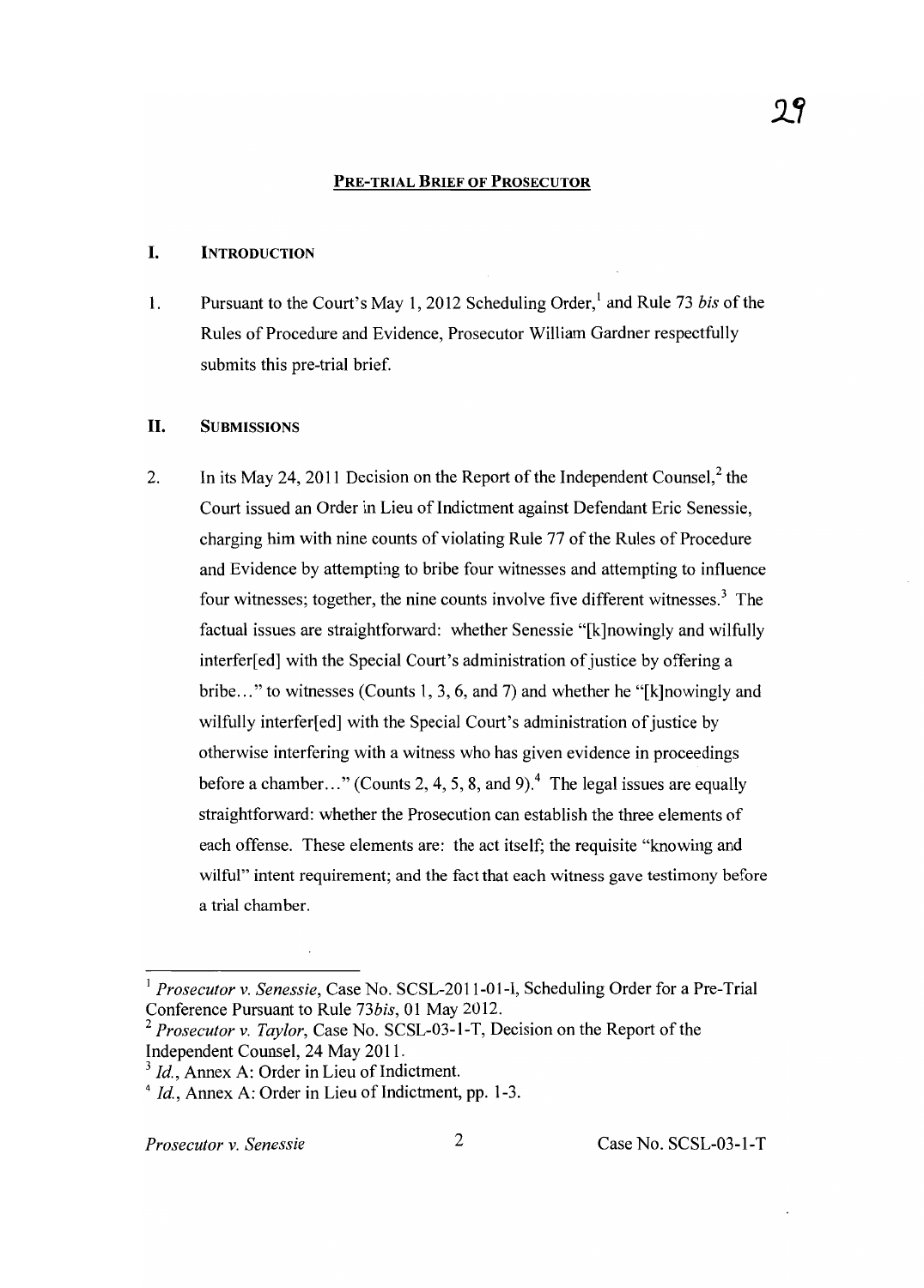- 3. In its Scheduling Order, the Court directed the Prosecution to address four additional points set forth in Section 2(i)-(iv).<sup>5</sup> Paragraphs 4 through 7 of this brief address each of these points in turn.
- 4. Section 2(i): No admissions have been made by either side that the Prosecution is aware of.
- 5. Section 2(ii): The Prosecution contemplates that Senessie will contest whether the unlawful approaches to each defendant were in fact made, and therefore whether the elements of each offense have been proven.
- 6. Section 2(iii): The Prosecution intends to call the following six witnesses in its direct case (more may be called in rebuttal, if necessary and permitted) and provides with respect to each of the six witnesses their names and any pseudonyms, a summary of the facts to which each witness will testify, and the estimated length of time for the direct examinations:
	- i. Witness Mohamed Beretay Kabba, aka "Tourist," will testify that Eric Senessie came to his home on January 26 and 29, 2011 and told Kabba that if he would consent to return to The Hague to recant his trial testimony, there would be a good cash reward for him. Kabba will further testify that approximately 3 days after January 29,2011, Senessie came to see him again. This time, Senessie tried to arrange a telephone call between Kabba and a man named Prince Taylor so that Taylor could come and speak to Kabba himself. Kabba's direct testimony should take approximately two hours.

*<sup>5</sup> Prosecutor* v. *Senessie,* Case No. SCSL-2011-01-I, Scheduling Order for a Pre-Trial Conference Pursuant to Rule *73bis,* at 2,01 May 2012.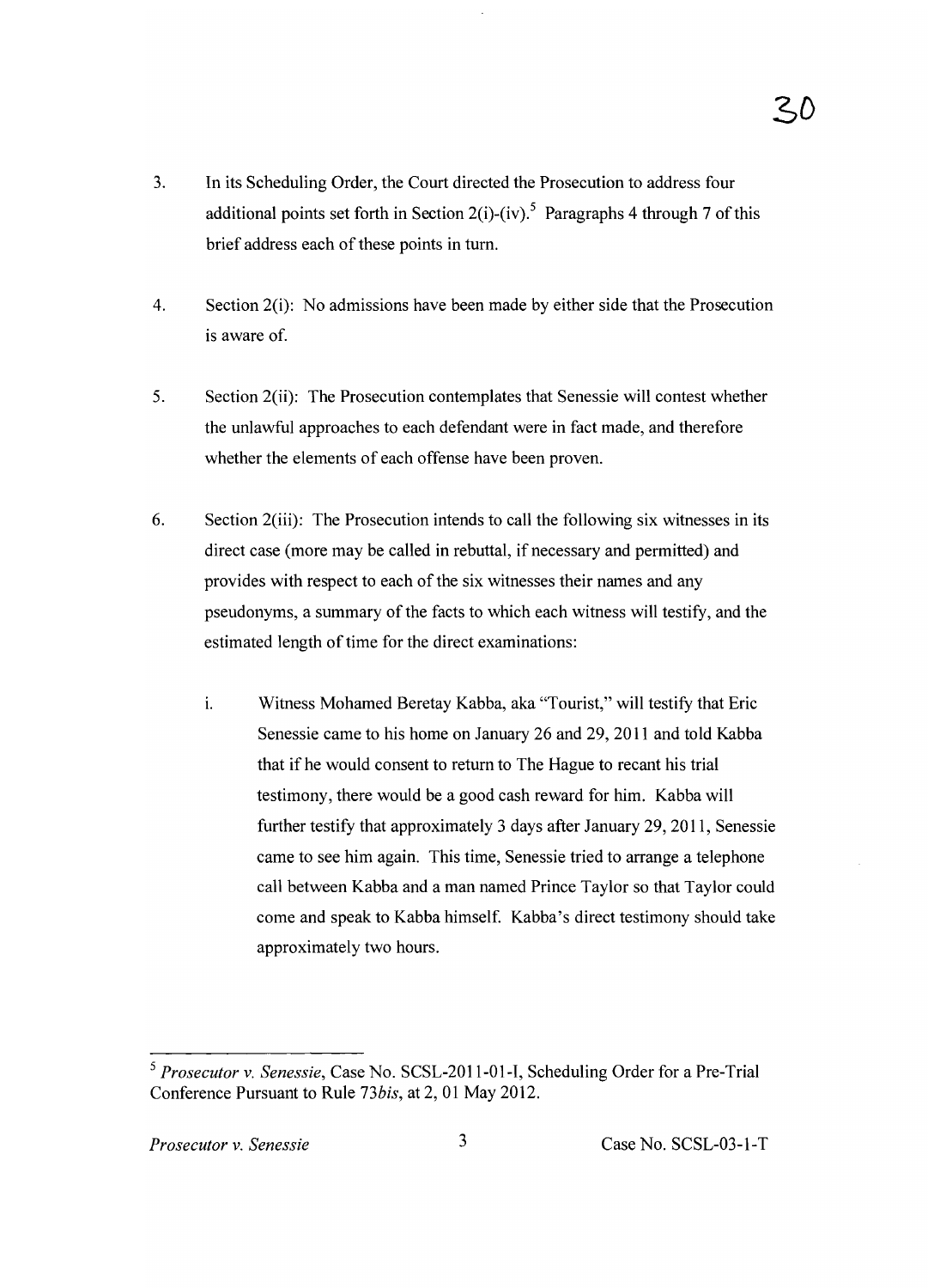- ii. Witness TF1 274 will testify that on February 3, 2011, Senessie told him that if he agreed to recant his testimony at The Hague, the Taylor defence team would pay him  $-$  TF1-274  $-$  money and relocate him to an overseas country. TFl-274 will further testify that Senessie came to see him on February 10, 2011 to tell him that a representative of the Taylor defence team would come to Kailahun to speak with him. Finally, TF1- 274 will testify that in late February 2011, after he had given a statement to Prosecution investigators on February 17, 2011, Senessie attempted to persuade TFl-274 to deny to any "special investigators" who might come, that he-Senessie-had attempted to have TF1-274 recant his testimony at The Hague. TFl-274's direct testimony should take approximately three hours.
- iii. Witness TF 1-516 will testify that Senessie contacted him on February 1, **2011** and told him that if he agreed to recant his testimony at The Hague, the Taylor defence team would give him money. TFl-516's direct testimony should take approximately two hours.
- iv. Witness TF1-585 will testify that on January  $27$ ,  $2011$ , Senessie came to see her at her home and told her that if she would recant the testimony she had given at The Hague she would receive a financial benefit from the Taylor defence team. TFl-585 will further testify that when Senessie came to her house again on January 30, 2011 to get her to agree to meet with the Taylor defence team, she recorded on her mobile phone her conversation with Senessie. The Prosecution will move for the admission of TF1-585's recording as well as a partial transcript thereof that she and Investigator Magnus Lamin made from the recording. TF1- 585's direct testimony will take approximately three hours.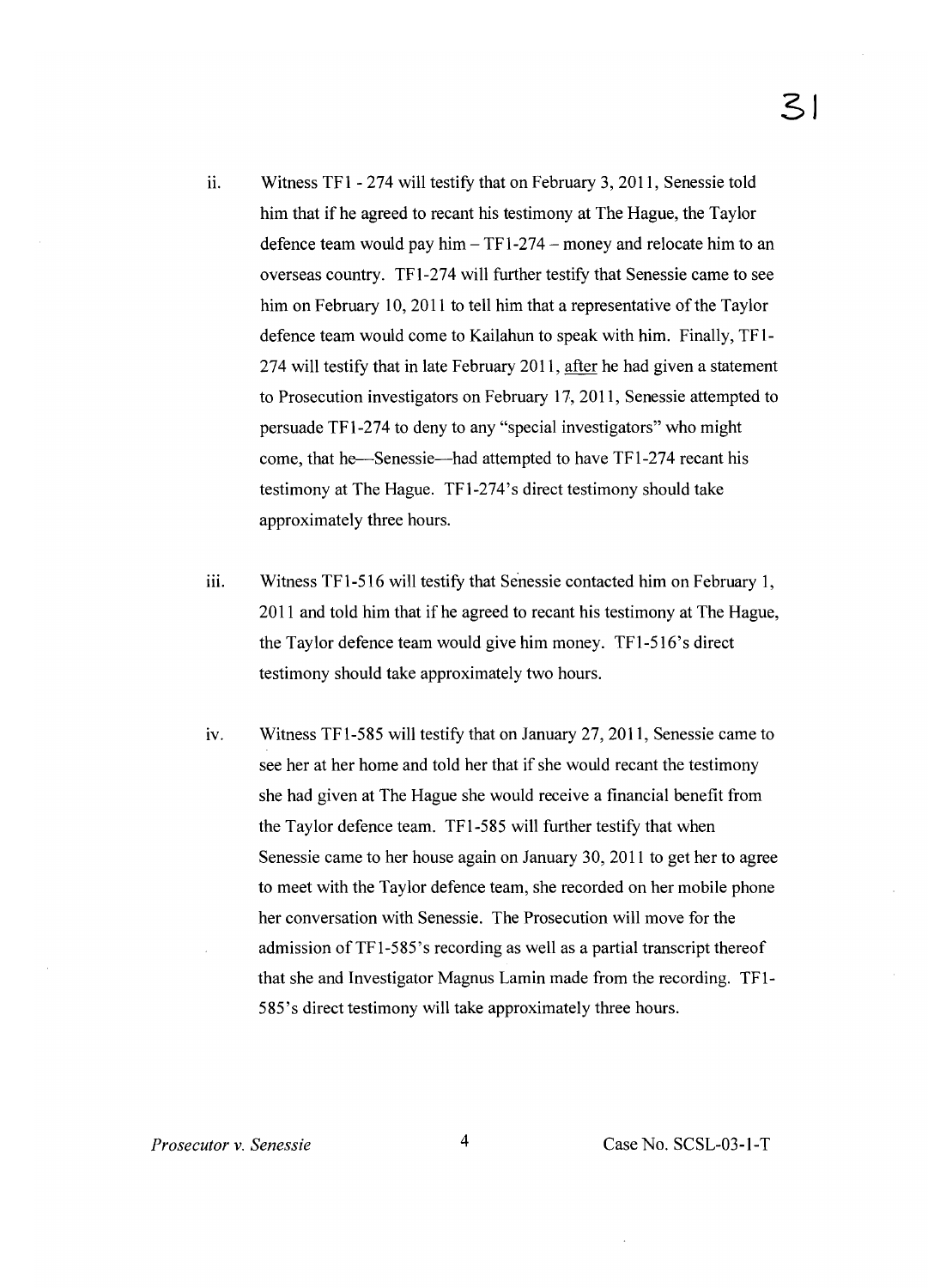- v. Witness Aruna Gbonda will testify that on three occasions in late January 2011—January 29, 30, and 31, 2011—Senessie came to see him about returning to The Hague to change his testimony. Gbonda met with investigators on January 31, **2011** and gave a statement. He will testify that on three subsequent occasions, Senessie told him that "someone" would come to speak to him about the statement he provided to the investigators and that he-Senessie-wanted Gbonda to deny the statement that he gave to investigators. Gbonda's direct testimony will take approximately three hours.
- vi. Witness Magnus Lamin will testify that he meet with TF1-585 after Senessie came to her house on January 30, 2011. Lamin will further testify that he listened to and transcribed TFl-585's recording of her conversation with Senessie on that date. Lamin's direct testimony will take approximately one hour.
- 7. Section 2(iv): The Prosecution intends to offer into evidence the following exhibits:
	- i. A recording of witness TF1-585's conversation with Senessie on January 20, 2011.
	- ii. A partial transcript of the recording of witness  $TF1-585$ 's conversation with Senessie on January 20, 2011.

The Prosecution does not anticipate that the Defence will have any objections to the authenticity of these exhibits.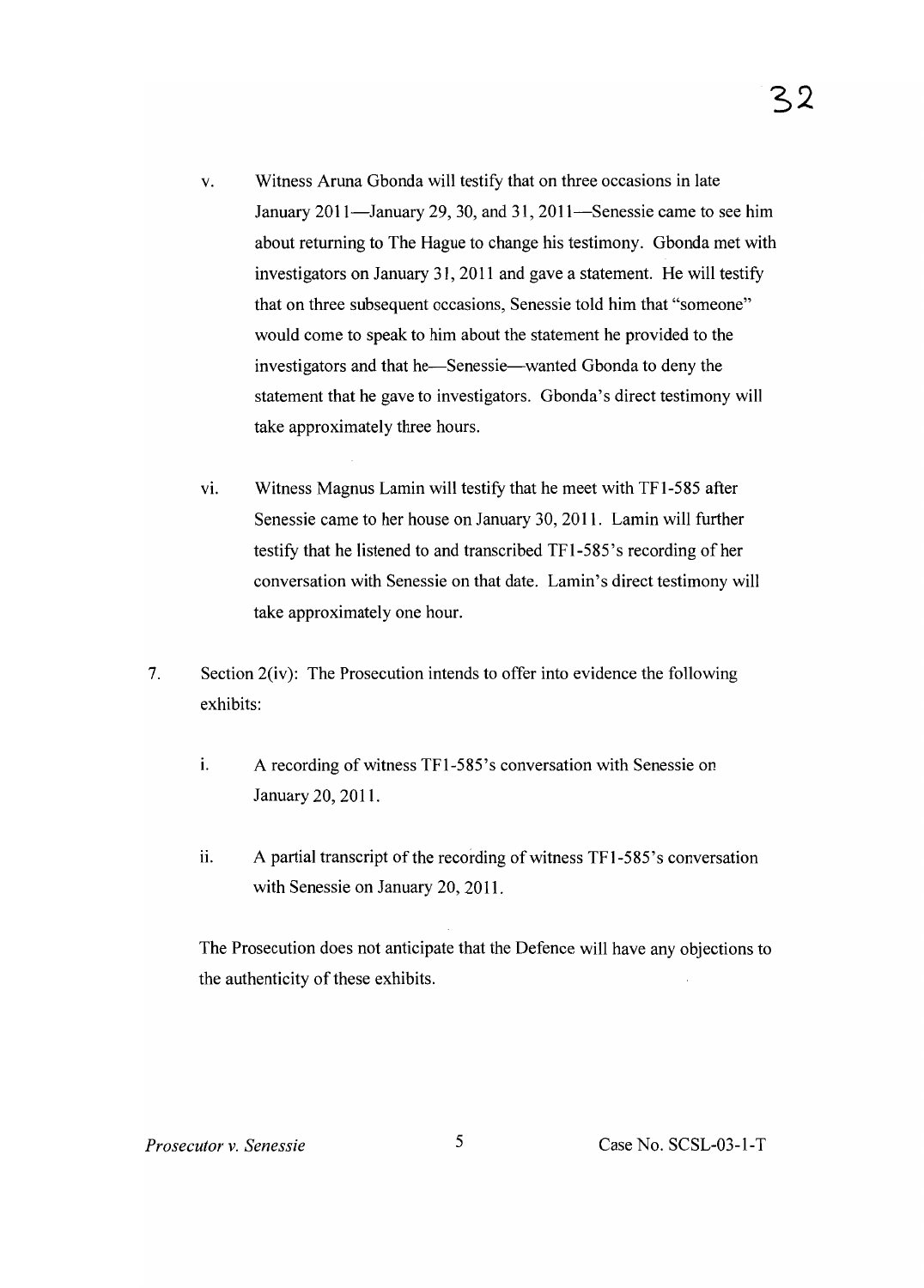8. The Prosecution further submits that it fulfilled its discovery obligations under Rule 66 of Rules of Procedure and Evidence during the last week of July 2011, and is ready for trial on June 11, 2012.  $\hat{\boldsymbol{\epsilon}}$ 

Respectfully Submitted,

WL Gardner

William L. Gardner Independent Counsel